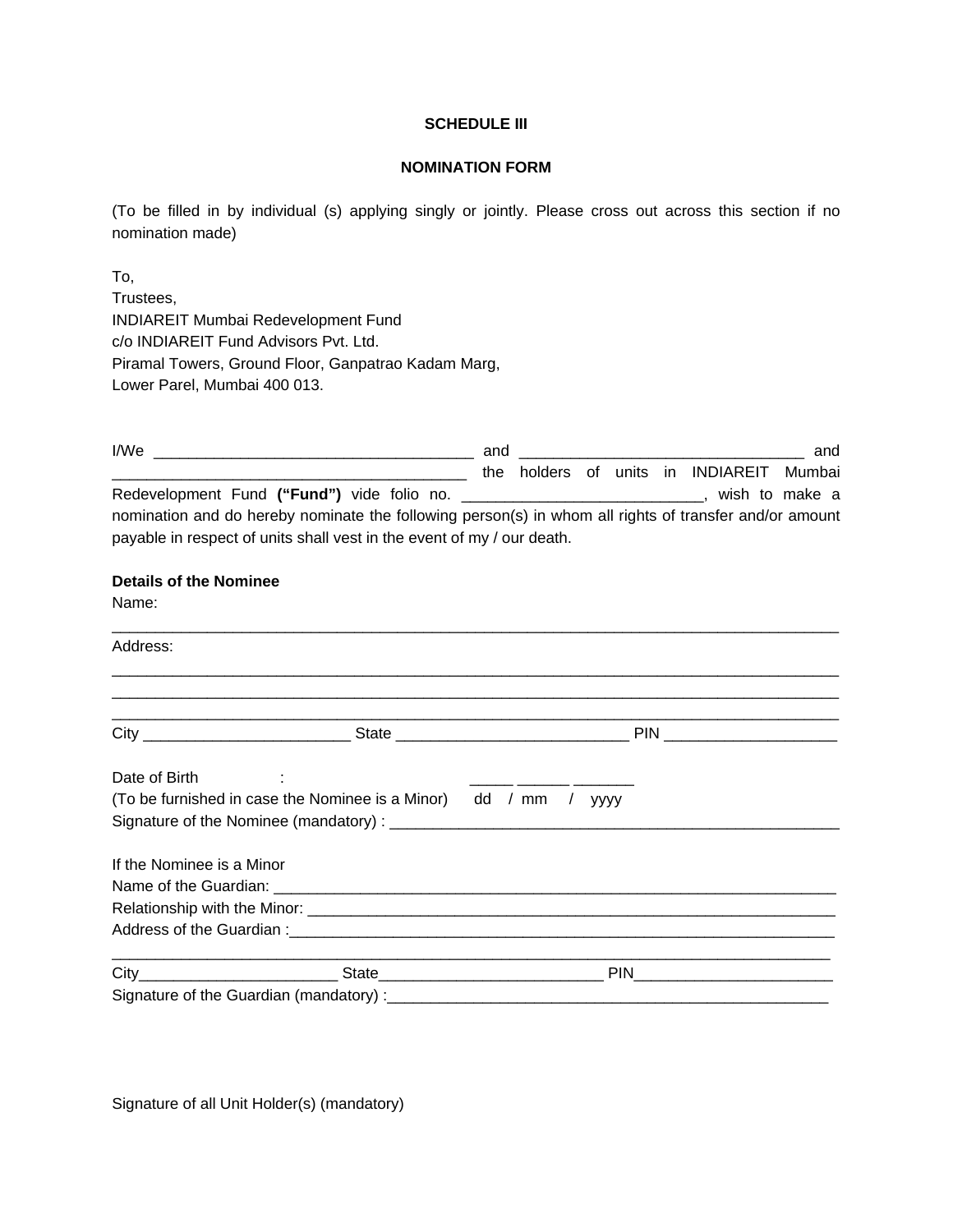|     | <b>Full Name &amp; Address</b> | <b>Signature</b> | <b>Date</b>    | <b>Place</b> |
|-----|--------------------------------|------------------|----------------|--------------|
| (1) |                                |                  | dd / mm / yyyy |              |
| (2) |                                |                  | dd / mm / yyyy |              |
| (3) |                                |                  | dd / mm / yyyy |              |

# **Witnessed by : (Two Witnesses mandatory)**

|     | <b>Full Name &amp; Address</b> | <b>Signature</b> | <b>Date</b>    | <b>Place</b> |
|-----|--------------------------------|------------------|----------------|--------------|
| (1) |                                |                  | dd / mm / yyyy |              |
| (2) |                                |                  | dd / mm / yyyy |              |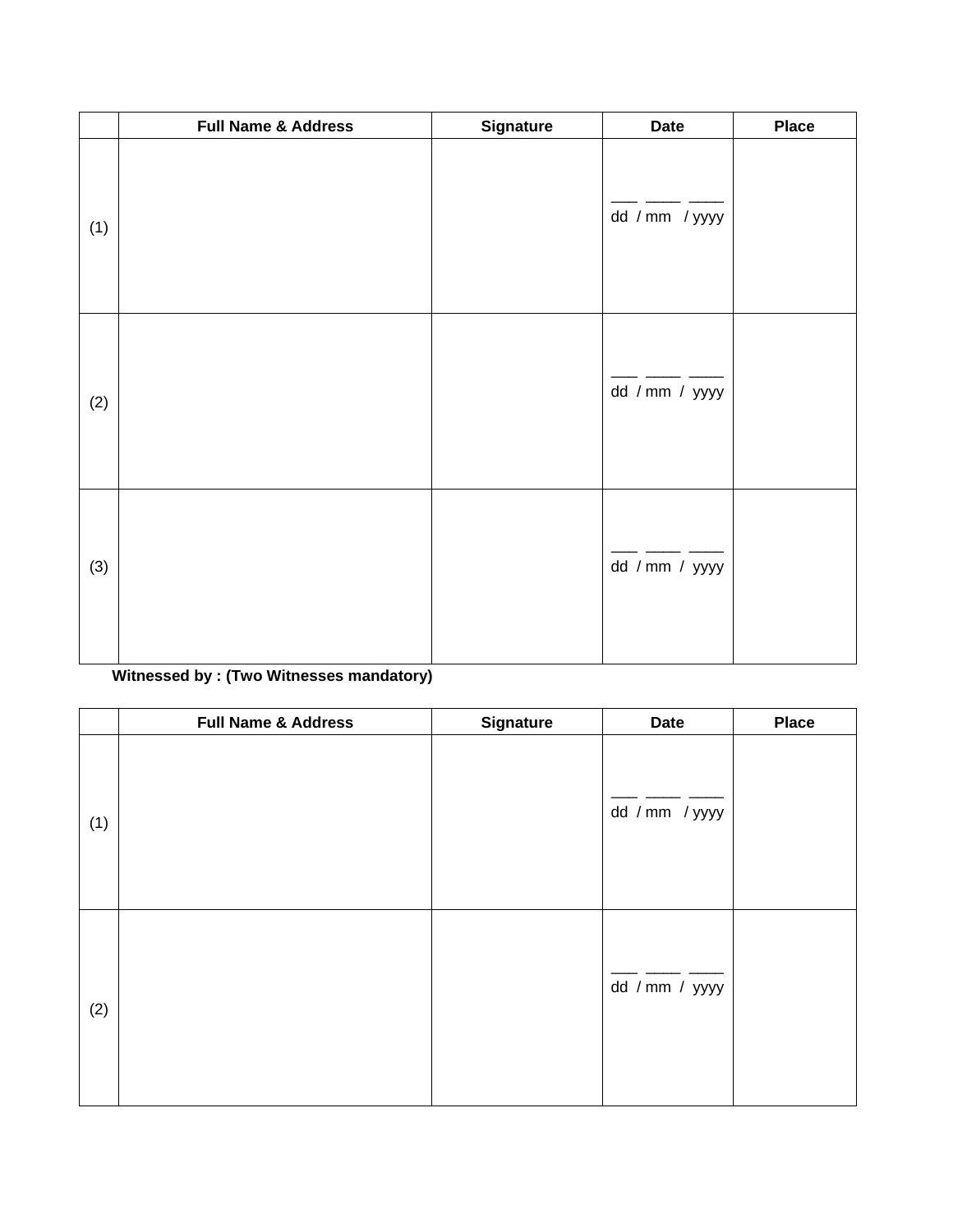### **Please read instructions on the reverse. Incomplete forms are liable to be rejected.**

### **Instructions:**

- 1. **Who can nominate** The Nomination can be made only by INDIVIDUALS applying / holding beneficial interest in the Trust on their own behalf. Non-individuals including society, trust, company, body corporate, partnership firm, Karta of Hindu Undivided Family, holder of Power of attorney cannot nominate. If the securities are held jointly, BOTH joint holders MUST sign the Nomination Form.
- 2. **Who can be a nominee** Nominee must be an individual who is a resident Indian (from both Indian taxation and exchange controls perspective) and CANNOT be a trust, society, company, body corporate, partnership firm, Karta of HUF or a Power of Attorney holder.
- 3. **Minor as nominee** A minor can be nominated by the Contributor provided details of guardian as mentioned above MUST are provided.
- 4. **Transfer** This Nomination shall stand rescinded upon transfer / assignment of the beneficial interest. A new Nomination Form will have to be filled by the new contributor in whose name(s) the beneficial interest has been transferred / transposed / transmitted / assigned.
- 5. **Valid Discharge** Transfer of the beneficial interest in favour of a nominee and distributions (as contemplated in the Contribution Agreement) to the nominee shall be valid discharge by the Trust / Trustee / Investment Manager, against the legal heir of the Contributor.
- 6. **Rejection** An incomplete nomination form, not setting out required particulars and / or not accompanied with required documents shall be rejected by the Investment Manager. In such an event, no nominee of such Contributor shall be recognized by the Trust, unless a fresh valid nomination is made.
- 7. **Change of Nomination** The Contributor(s) can override (delete or change) an earlier nomination by executing a fresh Nomination Form and submitting the same to the Investment Advisor. In such an event, the earlier nomination will automatically stand cancelled.
- 8. **Registration** Upon satisfactory completion of nomination formalities, the nomination shall be taken on record by the Investment Advisor and duly noted into the Register of Contributors.
- 9. **Accruals and Acquisitions** Once a nomination is registered by the Investment Advisor with respect to the beneficial interest of the Contributor, the same is valid for all future accruals and acquisitions made by the Contributor unless notified to the contrary by the Contributor. The accruals could be in the form of Distributions and other entitlements under this Agreement.